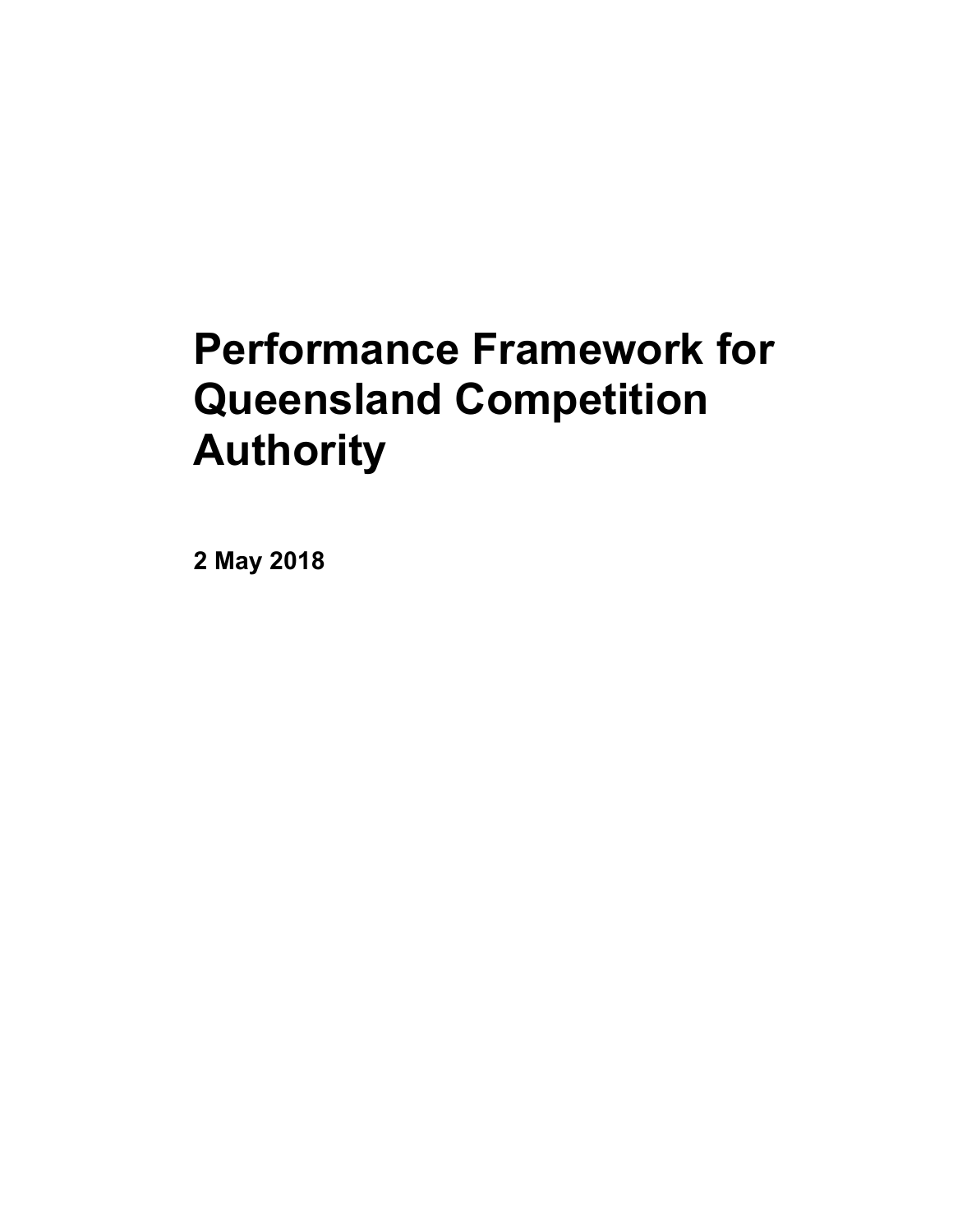## **1.0 Purpose of the Framework**

The Queensland Competition Authority (QCA) is the State's independent economic regulator and is established under the *Queensland Competition Authority Act 1997* (QCA Act).

This Performance Framework aims to improve the operational performance of the QCA and provide increased transparency and accountability.

The QCA will regularly publicly report its activities against performance standards and engaging in a process of self-assessment and continuous improvement.

The Framework has these main parts:

- performance themes and measures.
- assessment and reporting requirements

The scope of the framework is directed towards the QCA's operational practices, rather than matters of policy..

At the highest level, this framework reflects a commitment by the QCA to actively pursue innovation and productivity improvements in its operational performance.

### **2.0 Performance themes and measures**

The first full year covered by the framework will be 2018-19 with public reporting of results in the QCA's annual report and website.

The following themes represent the key operational performance outcomes the QCA will seek to achieve when performing its functions.

- (1) Effective and efficient regulatory outcomes.
- (2) Timely and transparent processes.
- (3) Efficient and reasonable QCA costs and regulatory fees.
- (4) Effective stakeholder engagement and communication.

### Development of Performance Measures

The QCA will establish performance measures to demonstrate its performance against each of the performance themes. These will be a mixture of quantitative and qualitative measures and will include targets or results the QCA is committed to achieving in the reporting period.

The performance measures will enable the QCA and stakeholders to form a view about the organisation's operational performance for each reporting period and to compare results over time. The performance themes and measures will be publicly available on the QCA's website when they are finalised.

### **3.0 Assessment and Reporting**

The QCA will assess, and publicly report on, its performance each year. As a minimum, the following assessment and reporting requirements will apply: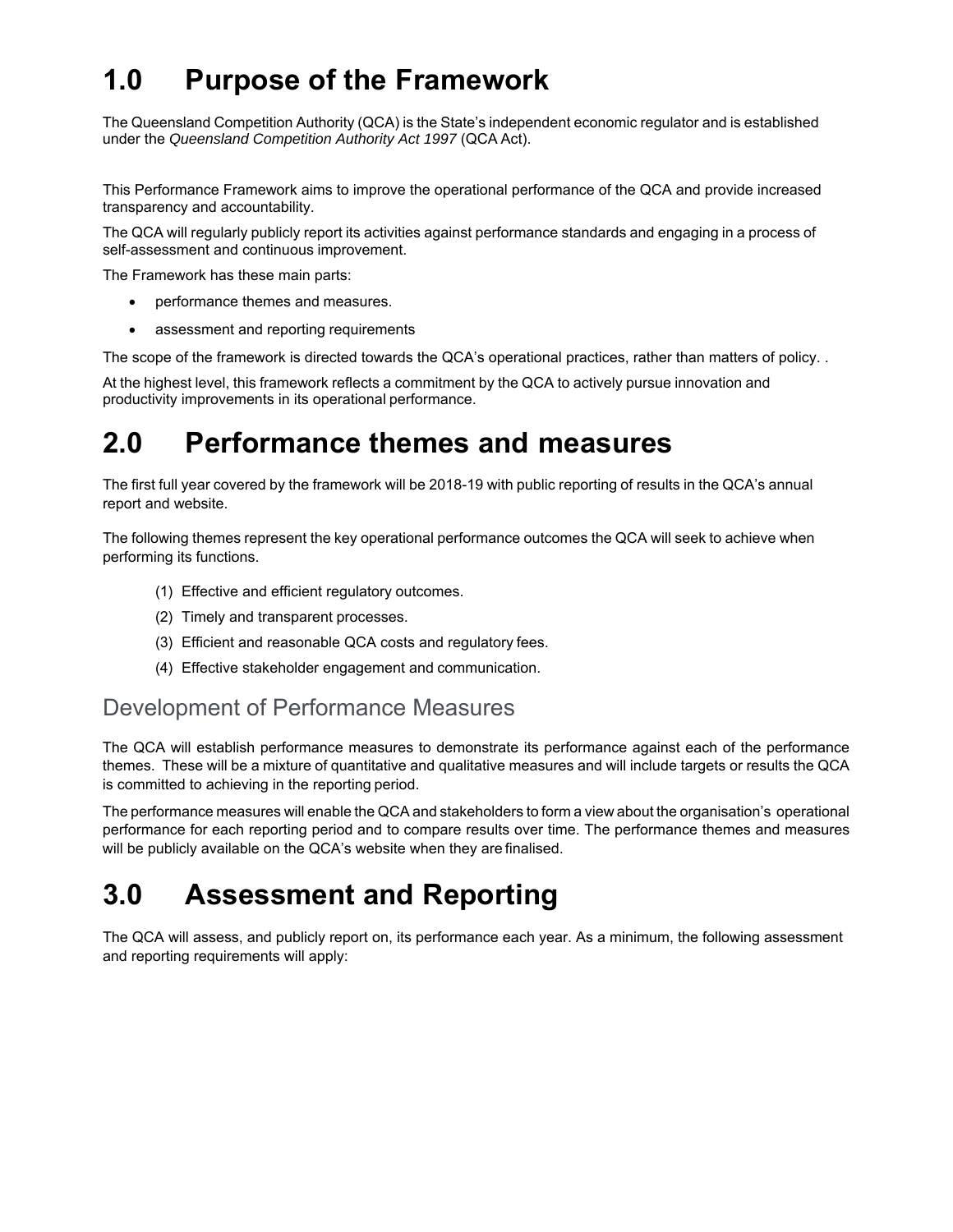#### **Annual Self-Assessment**

The QCA will assess its performance against the performance measures at the end of each financial year and collate the results for publication. This should include an analysis of the performance information to explain and provide context about the level of performance the QCA has achieved. For example, where the QCA has failed to meet a performance measure, the QCA should provide reasons for not meeting that measure and any steps it will take to improve its performance in future.

The results of the annual self-assessment will be reported to the Treasurer and published in the Annual Report.

#### **Stakeholder Survey**

The QCA's stakeholders should be surveyed at least every two years to obtain their views about the QCA's performance.

The survey will be designed and conducted by a third party appointed by the QCA. It should be designed so that stakeholder views about the QCA's performance can be meaningfully and reliably compared from survey-to-survey. It should also include appropriate confidentiality arrangements for survey participants.

Those surveyed should comprise a mix of representatives from, but not limited to, regulated entities, industry stakeholders, consumers and State Government representatives.

The results of each survey should be published on the QCA's website.

#### **Results of Operating Reviews**

The QCA will engage in periodic review of central elements of its operations. The timing, design and arrangements for reviews will be decided by the QCA. However, they will be generally be conducted by an independent party, with an expectation of public availability. Such reviews will remain cost-effective and should only focus on major matters of operations such as the QCA's charging framework or stakeholder engagement strategies. The results of the stakeholder survey will also inform what operating elements of the QCA need review.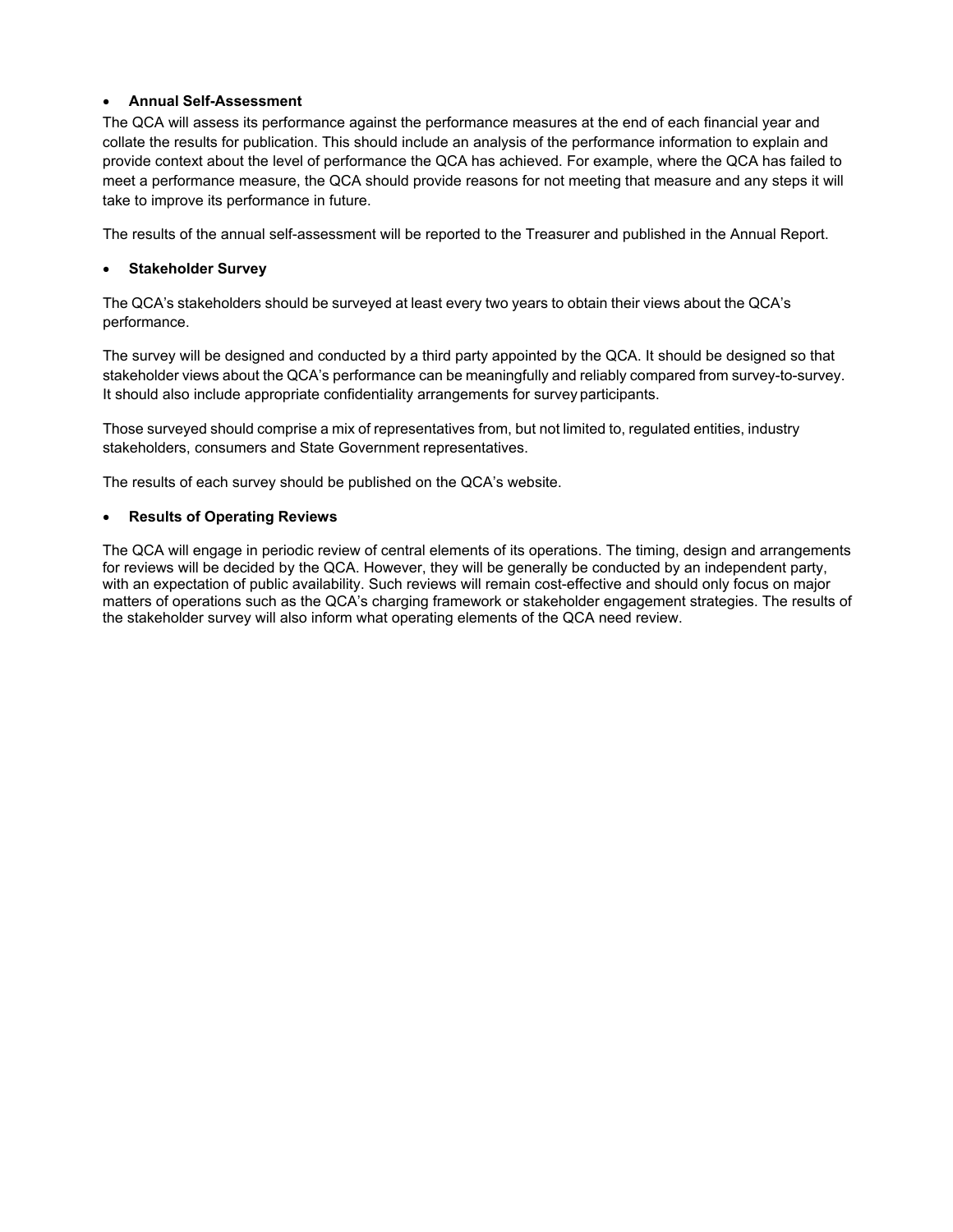|    | <b>Theme</b>                                                      | <b>KPI</b>                                                                                | <b>Target/Benchmark</b>                                                                                                                                                                                                                                                                                                                                                                                                                                      | <b>Method and Evidence</b>                                                                                                                                                                                                                                                                                    |
|----|-------------------------------------------------------------------|-------------------------------------------------------------------------------------------|--------------------------------------------------------------------------------------------------------------------------------------------------------------------------------------------------------------------------------------------------------------------------------------------------------------------------------------------------------------------------------------------------------------------------------------------------------------|---------------------------------------------------------------------------------------------------------------------------------------------------------------------------------------------------------------------------------------------------------------------------------------------------------------|
| -1 | Efficiency and<br>prudency of QCA<br>costs and<br>regulatory fees | 1.1 QCA costs                                                                             | The QCA has a published Fee Framework that as a minimum will<br>1.1.1<br>set out:<br>the basis on which fees are to be calculated<br>how fees are to be notified to entities<br>circumstances in which fees will be reviewed.<br>The Fee Framework will be reviewed every 3 years<br>Estimated project costs to be advised in accordance with the<br>1.1.2<br>QCA Fee Framework template listing detail of direct and indirect<br>costs by 30 June annually. | Total annual costs per regulated entity are based on sound and reasonable<br>estimates.<br>Cost to be tracked and reviewed monthly.                                                                                                                                                                           |
|    |                                                                   | 1.2 OCA Fee Framework                                                                     | Regulated entity to be advised when actual costs exceed the<br>1.1.3<br>notified estimate by 15%.<br>The QCA will engage an independent audit firm annually to<br>1.2.1<br>verify that fees charged to regulated entities have been charged<br>in accordance with the current fee framework and any<br>inconsistences advised to the regulated entity within 10 working<br>days and adjustments processed.                                                   | Review to confirm fees have been charged to entities in accordance with the QCA<br>Fee Framework.<br>Any inconsistencies may require Board to be notified and approval to corrective<br>action hence the 3o day period to complete the process.                                                               |
|    |                                                                   | 1.3 Continuous improvement<br>to the cost efficiency of QCA's<br>projects and operations. | The QCA will adopt a continuous improvement approach to enhance our<br>productivity by being agile, responsive, prudent and efficient in the<br>allocation of resources and fees including achievement of agreed cost<br>targets for projects.                                                                                                                                                                                                               | All specialist services contracts must be assessed on a 'best value' cost efficiency<br>basis.<br>Discretionary employee expenses increase to be within annual CPI or 3%<br>whichever is the greater, with grounds for increases beyond CPI to be reported<br>on.<br>Project cost targets to be set by Board. |
| 2  | Timely and<br>transparent<br>processes                            | 2.1 Timeliness of decisions on<br>or under 'Access<br>Undertakings'                       | Project duration and final decisions not to exceed statutory<br>2.1.1<br>provision.                                                                                                                                                                                                                                                                                                                                                                          | Time taken to make final decisions on access undertakings (as per the statutory<br>timeframe provisions in section 147A of the QCA Act). Time in excess of the<br>statutory timeframe requires reasons and notification to the Treasurer or relevant<br>Minister.                                             |
|    |                                                                   | 2.2 Timeliness of all other<br>statutory decisions.                                       | Reporting completed within the Ministerial directive Terms of<br>2.2.1<br>Reference.                                                                                                                                                                                                                                                                                                                                                                         | Decisions, advice and recommendations delivered by the due date in response to<br>Ministerial referrals, directions and delegations.                                                                                                                                                                          |
|    |                                                                   | 2.3 Availability of submissions<br>and decisions.                                         | All non-confidential submissions and relevant QCA documents<br>2.3.1<br>including reports, decisions and associated documents to be<br>published on QCA website within 10 working days.<br>All submissions that the submitter claims to be confidential in<br>2.3.2<br>whole or in part are to be assessed within 30 working days.                                                                                                                           | Track proportion of projects for which all non-confidential submissions, reports<br>and decisions are published on the QCA website.                                                                                                                                                                           |
| 3  | <b>Effective and</b><br>efficient regulatory<br>outcomes          | 3.1 Effective processes for<br>replacing access<br>undertakings                           | New access undertaking (AU) approved and published prior to<br>3.1.1<br>the expiry of the previous (i.e. existing) undertaking for each<br>regulated entity.                                                                                                                                                                                                                                                                                                 | Proportion of access undertakings implemented in the financial year by the<br>original terminating date in the preceding undertaking. This will support stability<br>in the regulated environment.                                                                                                            |